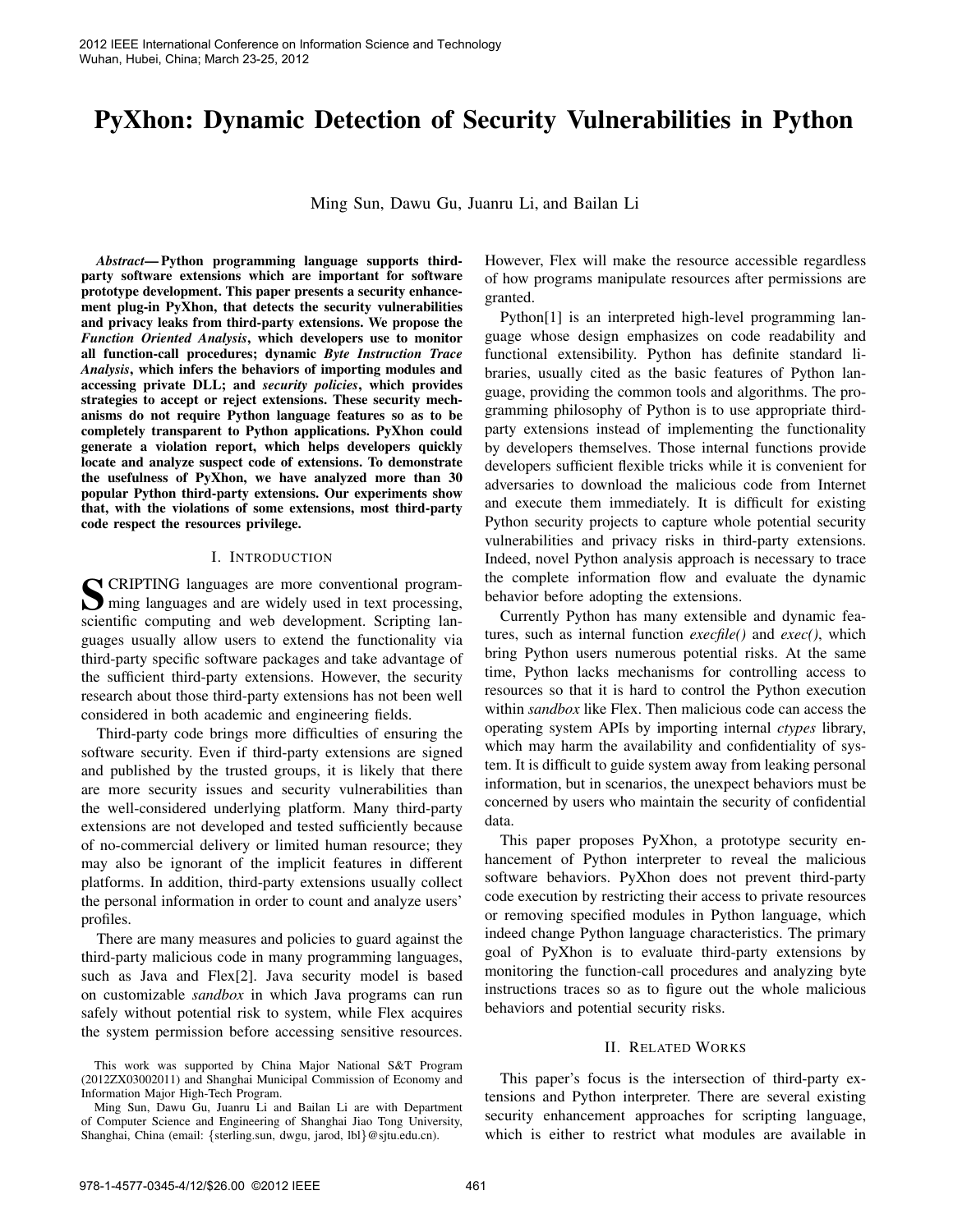Python interpreter or to disallow the tainted data accessing the information flow.

InvisiType[3] provides object-oriented security check based on the fundamental hierarchies in Python objectoriented paradigm. Solutions in *InvisiType* are to encapsulate the safety checks in an external Python library, which developers must introduce to gain fine control over third-party extensions as security policies. Taint analysis is introduced to enhance the Python's built-in information flow as taint mode Python library[9]. There are also many other external libraries[7][14] used to evaluate the third-party extensions security. Most of libraries require developers to follow their criteria and policies so that it is difficult to adopt them to existing projects. Several engineering projects provide the modified Python interpreter whose dynamic modules with potential risks are removed, such as GAE[10] and Simple Interpreter[6]. Those approaches do change the Python language features and violate the Python operating mechanisms. If there are trivial violations in the third-party extensions, it is impossible to evaluate and exploit third-party extensions because they cannot be executed anymore without critical modules. We must employ those functional extensions at some situations, but those downsizing Python are bound to let developers down.

There are some static analysis methods[8] to evaluate the security of third-party extensions. By parsing the Python source code into abstract syntax trees (ASTs), static analysis is to verify the potential work flow or forbid accessing high sensitive internal functions and modules. Unfortunately, static evaluation approach cannot tackle dynamic features in Python, like the obfuscated code and the encrypted data. RESIN[4] is a PHP runtime that helps prevent security vulnerabilities by allowing developers to specify applicationlevel data flow assertion. RESIN's idea is effective for Web application while it is not sufficient for the evaluation of third-party extensions.

Our work is quite different with traditional researches about Python safety execution which is mainly concerned with controlling access to the Python execution. PyXhon is to evaluate whole potential security issues in third-party extensions by monitoring the specified function-call procedures and module-importing actions in Python interpreter, which is completely transparent to Python applications and provides accurate analysis without reading source code line by line.

#### III. THREAT MODEL

The purpose of the paper under discussion is to handle a threat model where the third-party Python extensions are running in the context of python interpreter without consideration security of external Dynamic Link Library (DLL). Python is an open source programming language then it is easy to parse source code to ASTs and analyze the control flow according to semantics. Adversary can also have a thorough understanding about Python language and make use of tricky mechanisms like *ctypes* module and obfuscation technology to protect their malicious code.

We should suppose that adversary has sufficient knowledge about the current analyzing technologies and good understanding of the popular security-enhancement projects. It is also convenient for adversary to detect whether there are well-known security libraries in interpreter context. With those kinds of smart-adversary considered, the best way to evaluate third-party code is to dynamically monitor how the interpreter works, which is totally transparent to high-level programming language. Any code-protection scheme based on Python language cannot infer the difference between original interpreter and the one with PyXhon.

PyXhon assumes there are not malicious code in Python internal libraries, and does not prevent an adversary from compromising the underlying middleware and Operating System. We also do not consider the situation that OS may restrict the resource accessing upon individual processes as system security policies. The most primitive mean of evaluating extensions is to line-by-line analyze source code, which is bound to be ineffective and costly. Automatic analyzing solutions are urgent to be implemented to benefit developers. PyXhon is one kind of those solutions to evaluate the behaviors of third-party extensions.

#### IV. DESIGN

Many projects described in Section 2 can tackle the thirdparty executions by forbidding accessing specified resources and blocking the suspect code, but the design of such Python library cannot be transparent to the third-party code because they may pollute the Python context. Instead of preventing the violation code execution, our goal is to total transparently monitor the behaviors of third-party code and evaluate their vulnerabilities and privacy risks. This section describes how PyXhon addresses the malicious and privacy risks in third-party, and presents Function Oriented Analysis (FOA) approach, dynamic Byte Instruction Trace Analysis (BITA) approach and PyXhon security policy.

## *A. Overview*

To illustrate the high-level design of PyXhon and what developers must to do before evaluating third-party extensions, this part describes the foundational knowledge about how Python Interpreter works, especially internal different function-call procedure and dynamic byte instruction trace. And it is essential to define the policies that tell the developers which function-call does not satisfy security policies and how byte instruction flow is unauthorized. There are three components in PyXhon plug-in, which are function oriented analysis module, dynamic byte instruction analysis module and policy configuration module. The structure of PyXhon is shown in Figure 1.

#### *B. Function Oriented Analysis*

PyXhon aims to monitor all function-call procedures in Python interpreter, which can reveal the reappearance of program control flow and data flow. Generally speaking, there are two kinds of function paradigms, the procedure function and object-oriented method.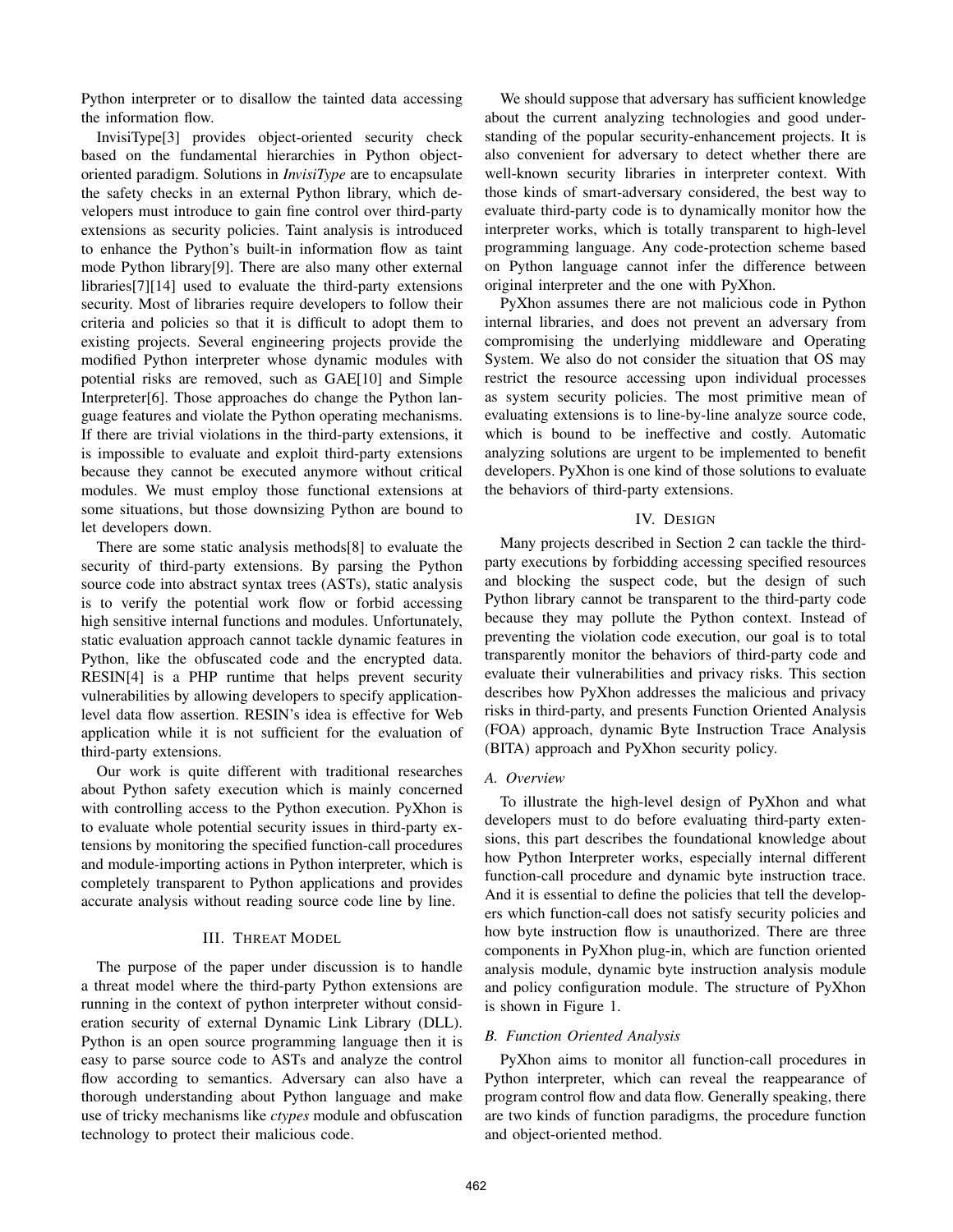

Fig. 1. Architecture of PyXhon Plug-in

Python interpreter has a number of procedure functions built into it that are always available, such as *open()*, *execfile()*. To facilitate developers and accelerate software development, those built-in functions play important role. However, built-in functions have advanced features like *execfile()* which can compile and execute text files from Internet or other untrusted source. Abuse of those functions will bring the potential system risk and privacy leak, including deleting critical files, destroying the system availability and sending confidential information via Internet.

Python also supports object-oriented paradigm which wrap up methods and data with standard class. It is common practice to separate the source code into different modules, and Python language follows this practice with many utility internal libraries, most of which are embracing the objectoriented paradigm. The member function definitions inside a class normally have a peculiar form of argument list, dictated by the calling conventions of methods. Python interpreter can easily distinguish the member function call and the relative argument list because it is by the name of member function that interpreter can find the corresponding function object in context. Like procedural function, member function of object-oriented programming can also identify execution functionality by different function names and various argument lists.

PyXhon provides novel FOA approach, which can discover the critical function-call in Python programs transparently. FOA tracks both internal and external functions and relative argument list which determines the expected consequences. PyXhon will focus on and record those specific and critical functions, depending on the policy configuration. If developers want to check whether third-party extensions will send private data to untrusted server, they can monitor the *send()* function in *socket.py* module. If developers want to verify whether the Python code has accessed system files, it is convenient to monitor the built-in function *execfile()*, *open()* and *file()*, because Python developers will not overwrite those internal key functions.

#### *C. Dynamic Byte Instruction Trace Analysis*

When developers invoke the Python interpreter, the source code is scanned for lexical analysis which transforms the



Fig. 2. PyXhon Function Oriented Analysis Workflow

plain text into tokens. Then these tokens are parsed into ASTs representing the logical structure of source code as the Python grammar description. The code generation phase of compilation take the ASTs generated into *PyCodeObject* which are independent units of executable code, containing all the byte code and relative data structure for Python interpreter. The execution of byte instruction is handled in the Python interpreter, translating byte instruction to machine code with manipulating the Python context stack.

The trace of Python byte instructions and operands could represent all characteristics of corresponding Python source code, because this trace contains all the data manipulation process and relative values. The byte instructions can provide developers some important clues, such as byte instruction *CALL FUNCTION* to destine the function-call procedure, *IMPORT FROM* to push attributes from one module onto the stack. However, it is difficult to infer complete appearance of Python source from byte instruction flow, because lowlevel instructions are not sufficient and hard to reappear the runtime Python stack.

There are many researches about the dynamic binary flow[13] on X86 architecture, include detecting the sensitive data pattern of the instructions of cryptographic primitives, secret keys and system call procedures. This analyzing idea can be applied to Python byte instruction analysis, detecting the resource acquisition and data operation. In order to improve the efficiency and flexibility of BITA, PyXhon intends to offline analyze the byte instruction trace and associated operation data flow. Currently, PyXhon only presents the analysis for importing libraries and accessing DLL functions. Other further inferences from dynamic byte instruction trace are not implemented and will be well analyzed in the future.

#### *D. Security Policy*

Measures used today to prevent against the malicious code from third-party extensions are very crude, which only forbid accessing the identified functions and isolate the certain system resources. Those rude approaches cannot objectively evaluate third-party extensions because in particular situations it is reasonable to access the critical built-in functions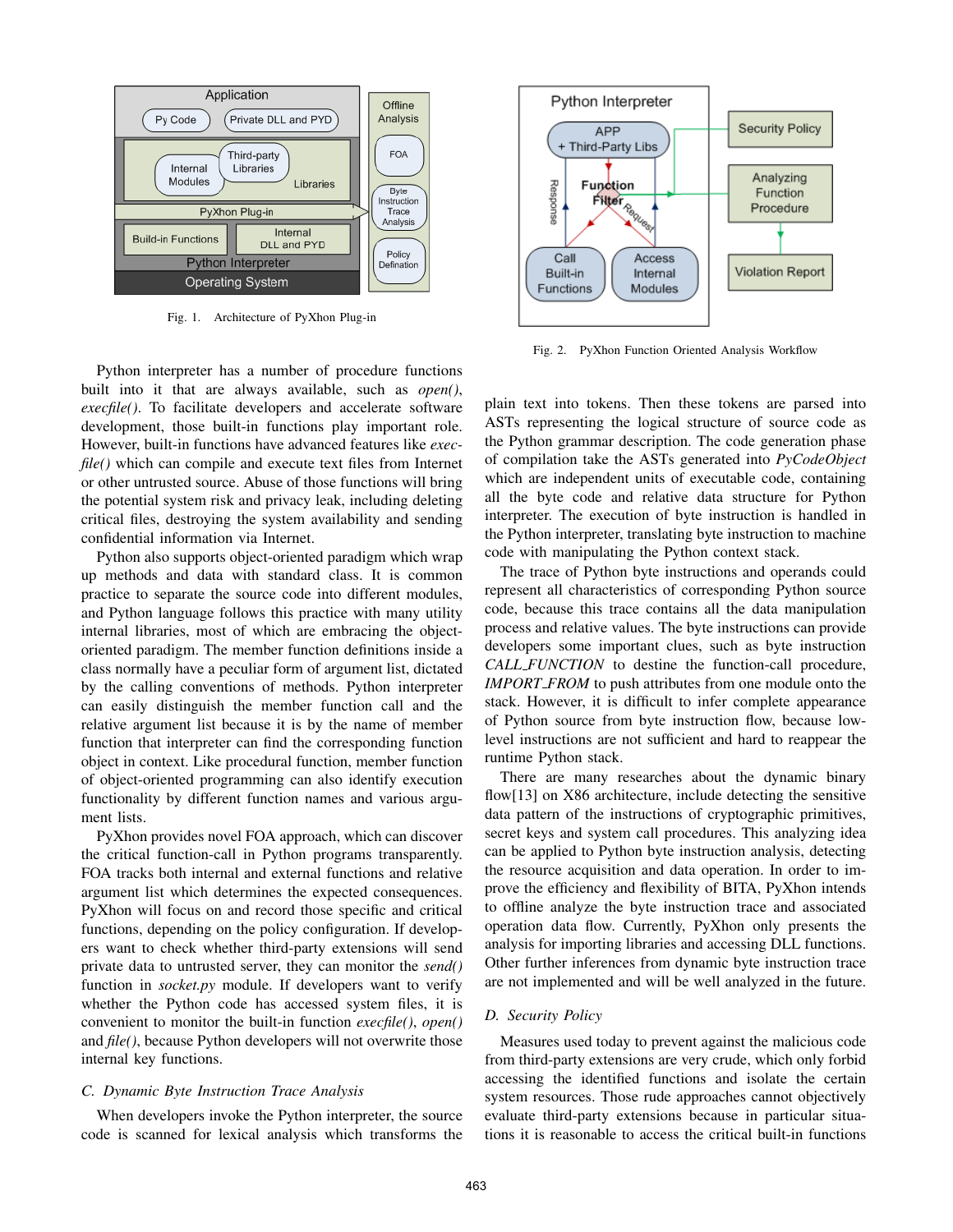

Fig. 3. PyXhon Dynamic Byte Instruction Trace Analysis

and system services. PyXhon provides sophisticated Python third-party security policies, help developers to employ userdesired features in extension libraries, under the promise of fine-grained security policies.

By FOA and BITA, PyXhon could recognize the whole function-call procedures and module importing operations. It is necessary to provide the criterion to distinguish the well-performance third-party code against the malicious one. We propose a precious policy which states that third-party code are not allowed to access the independent resources. In other words, a third-party extension for text processing is unreasonable to import the socket module, otherwise PyXhon security policy will report this violation. Generally, we can avoid the abuse of system resources by function categories policy, which are based on the different major functionality of built-in functions and internal libraries. There are five basic functionality categories according to our policy definition in Table I.

Our strategies are totally different from the sandbox security evaluation approach and restricted execution mode, but to provide the independent runtime environment for third-party extensions. As monitoring how interpreter works, PyXhon does not depend on any Python language feature. This allows developers to customize precious security policies, to monitor procedural functions in any module or member functions in all classes. However, PyXhon cannot tackle the malicious DLL in the Python interpreter level, it is another security topic about the binary DLL reverse engineering.

#### V. IMPLEMENTATION

We have implemented PyXhon prototype in CPython runtime, version 3.1.2, as Python3 has significant difference with the previous versions, designed more graceful and flexible. To be flexible and support experimentation, the dynamic Byte Instruction Trace Analysis module and Evaluation Report module are written in Python itself. Instead of removing the particular built-in functions and internal libraries, PyXhon solution keeps all the features in Python language without restricting any resources.

PyXhon takes full advantage of the idea of Aspect-Oriented Programming, adding configurable filter in function-call aspect and byte instruction dispatching section in Python interpreter. First, Python prototype stores the dynamic function information and byte instruction traces in specified output files, named *BytecodeFlow*, *FunctionInfo* and *ImportModule*; it is an offline analysis strategy on behalf of execution efficiency. Second, PyXhon will parse these data-set and give analysis conclusion according to the security policies.

To allow developers to customize the security policies, as described in Section4.4, PyXhon provide the practical configuration file, the interface to change the different policies and monitor the specified functions. For instance, when evaluating a third-party network enforcement library, as Python wrapper around Twitter API, it is convenient to define the functionality policy that this extension can accesses Network Communication Category and other module resources access are illegal. Furthermore, we can also define the more finegrained policies, which only allow extensions access to particular functions and classes in the Network Communication Category. In PyXhon prototype, it is important that developers should define the appropriate policies upon type and usage of the third-party extension.

#### VI. EVALUATION

The main criteria for evaluating PyXhon is whether it is effective at helping developers diagnose the security violations in third-party extensions. PyXhon could automatically analyze the critical areas in extensions, which is more efficient and precious than the manual analysis.

To determine the capability and precision of PyXhon, we evaluated many wide-used, famous third-party extensions of Python3 and figured out violations according to our security policies. Table II summarizes the result of some typical extensions, showing the extension name, the specified extension security policies and the violations in extensions. Developers should review source code in the extension according to the evaluation report, to determine whether those violations indeed have security vulnerabilities and privacy leaks.

#### *A. Experimental Results*

We have chosen various widely-used Python third-party extensions[14], latest distribution from the official websites. There is the precondition that high-level functionality of the extensions is known to the users. We can easily implement test programs based on the interface of third-party extensions. Then PyXhon will evaluate test programs to analyze the behaviors of adopted third-party extensions.

Some extensions are native Python code while the others are wrappers of the current services and libraries that are implemented in another programming language. There are different policies for native code and wrappers, because wrappers mostly depend on various private DLL and PYD. Security policy should be defined according to the functionality of the adopted part in extensions. For instance, policies of scientific computing extension *numpy* should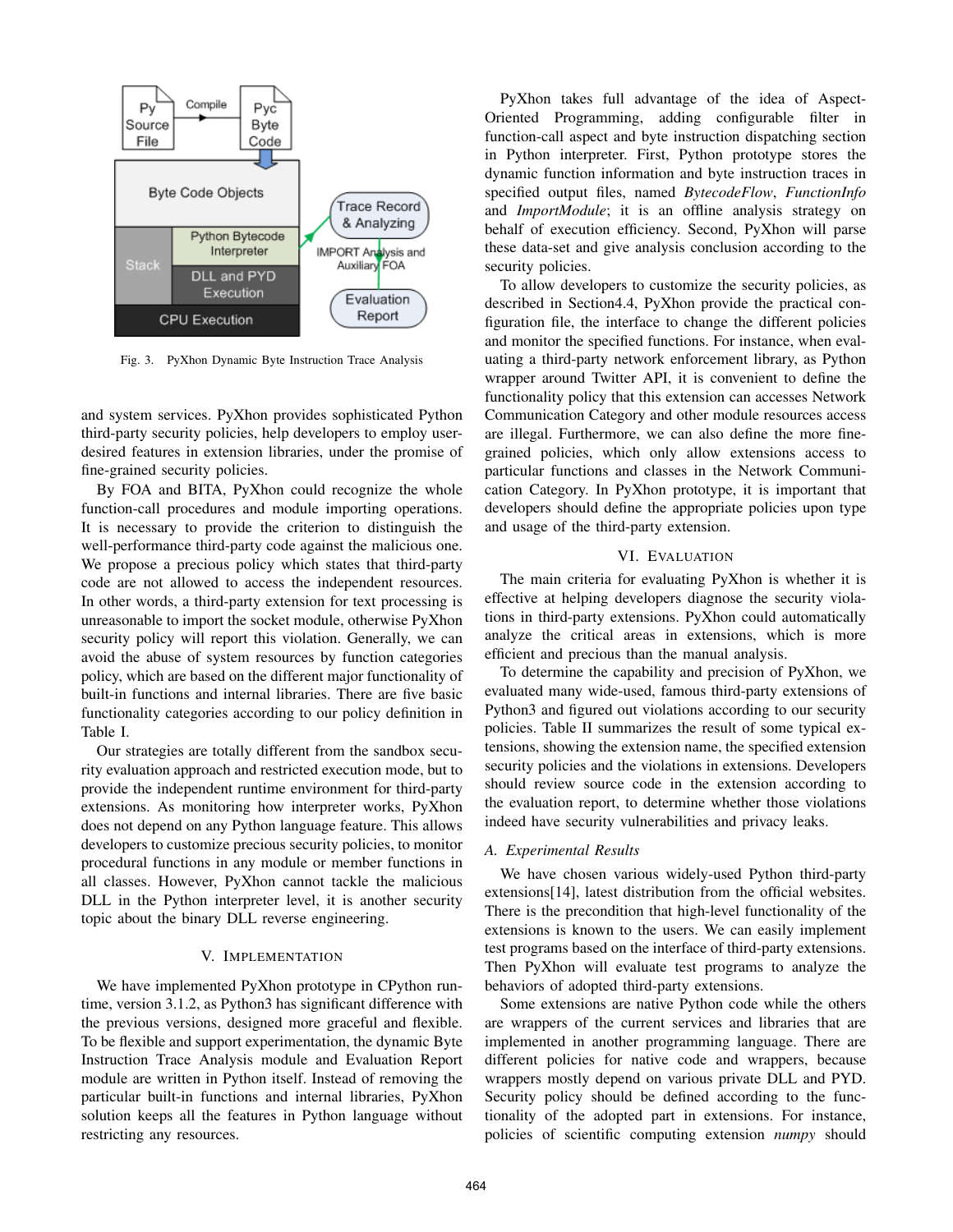| <b>Categories Policy</b>          | <b>Functions</b>                       | <b>Modules</b>                                                     |  |  |  |  |
|-----------------------------------|----------------------------------------|--------------------------------------------------------------------|--|--|--|--|
|                                   |                                        |                                                                    |  |  |  |  |
| <b>File Operation</b>             | - file, open, execfile                 | - fileinput, filecmp, linecache, shutil, glob, finatch, tempfile,  |  |  |  |  |
|                                   |                                        | shelve, marshal, dbm, sqlite3, zlib, gzip, bz2, zipfile, tarrfile, |  |  |  |  |
|                                   |                                        | csv, configparser, metrc, xdrlib, plistlib, io, etc.               |  |  |  |  |
|                                   |                                        |                                                                    |  |  |  |  |
| <b>Network Communication</b>      | $- N/A$                                | - io, socket, socket, ssl, ssl, asyncore, asynchat, email,         |  |  |  |  |
|                                   |                                        | mailcap, mailbox, webbrower, cgi, wsgiref, urllib, http, ftplib,   |  |  |  |  |
|                                   |                                        | poplib, imaplib, nntplib, smtplib, smtnd, socketsever, xmlrpc,     |  |  |  |  |
|                                   |                                        |                                                                    |  |  |  |  |
|                                   |                                        | etc.                                                               |  |  |  |  |
| <b>Local DLL Access</b>           | $-$ <sub>--</sub> import <sub>--</sub> | - ctypes, _ctypes, import                                          |  |  |  |  |
|                                   |                                        |                                                                    |  |  |  |  |
| <b>Operating System Service</b>   | $- N/A$                                | - ctypes, sys, os, platform, subprocess, ossadiodev, cmd, msilib,  |  |  |  |  |
|                                   |                                        | msvcrt, winreg, winsound, _mis, posix, grp, crypt, termios, tty,   |  |  |  |  |
|                                   |                                        |                                                                    |  |  |  |  |
|                                   |                                        | pty, fentl, resource, nis, pwd, spwd, etc.                         |  |  |  |  |
| <b>Dynamic Built-in Functions</b> | eval, exec, execfile, compile,         | - codeop, py_compile, compileall                                   |  |  |  |  |
|                                   | locals, globals,<br>memoryview,        |                                                                    |  |  |  |  |
|                                   | $\equiv$ import $\equiv$               |                                                                    |  |  |  |  |
|                                   |                                        |                                                                    |  |  |  |  |

TABLE I CATEGORY OF INTERNAL FUNCTIONS AND MODULES IN PYTHON 3.1.2

#### TABLE II

TYPICAL RESULTS FROM USING PYXHON TO EVALUATE THIRD-PARTY EXTENSIONS

|                    | Policy      | File(F)                  | Network(N)   | DLL(D)               | OS(O) | $Dv$ Built-ins $(B)$ | Suggestion |
|--------------------|-------------|--------------------------|--------------|----------------------|-------|----------------------|------------|
| <b>Numpy 1.6.0</b> | $D-O-B$     |                          |              |                      |       |                      | Accept     |
| $Cx$ Freeze 4.2.2  | $F-O-B$     | Y                        | Violation(1) |                      |       |                      | CodeReview |
| Pvisbn             | None        | $\overline{\phantom{a}}$ | Violation(1) |                      |       |                      | CodeReview |
| <b>Pyro 4.4.6</b>  | $N-O-B$     | $\overline{\phantom{a}}$ |              | Violation(1)         |       |                      | CodeReview |
| <b>MDP 3.1</b>     | <b>FDOP</b> | Y                        |              | <i>import ctypes</i> |       |                      | Accept     |
|                    |             |                          |              | in Numpy             |       |                      |            |
| cremod 1.7         | $D-O$       |                          |              |                      |       |                      | Accept     |
| xlrd3 0.1.4        | F-O         |                          |              |                      |       |                      | Accept     |

allow the *Local DLL Access*, *Dynamic Built-in Functions* and *Operating System Call*(D-O-B), but not allow *File Operation* and *Network Communication*, because it is not reasonable for *numpy* to access the file system and network interface. When unexpected functions appear, there may be a security violation in third-party code. Then developers could manually check the corresponding source code easily because of the violation location information, provided by PyXhon. This approach improves the efficiency and precision of the security checking, as many investigation works are done by PyXhon for developers. Finally, developers just need focus their attention on critical code in extensions.

We demonstrate the capability of PyXhon by evaluating the different types of Python extensions, which are widely used in Python software development. The results in Table II indicate that PyXhon can detect the potential vulnerabilities quickly even if vulnerabilities hide themselves in obfuscation code of extensions. For instance, *cx Freeze* library is a set of scripts and modules for freezing Python scripts into executables, whose major work is to extract the necessary resources and make them into a package. So it is not necessary to access the Network Communication and Private DLL belonging to Python internal resources. PyXhon found that there is *import socket* instruction execution and the *socket.gethostname()* function-call procedure during execution. As our security policies, those unexpected importing and function-call events are violations so that the evaluation report must provide the locations and arguments information of the violation. Developers must check the relative source code of the extension, according to PyXhon evaluation report. *Pyisbn* is an extension used to calculate of ISBN checksums, but it may bring us potential risks because adversaries could take advantage of the abuse use of email module in *Pyisbn* to leak personal information. This suggests that when developers want to take advantage of one external extension, they must evaluate the security issues before distributing applications to customer.

#### *B. Generality and Performance*

What make PyXhon unique is that developers could evaluate the extensions without consideration the code protection technologies in third-party code. PyXhon is implemented in Python interpreter, completely transparent to the Python programming language so that it is immune from the languagebased code obfuscation and encryption. The adversary cannot exploit the vulnerabilities of PyXhon by inserting the malicious code to destroy the security mechanism. The results of above experiments also show that PyXhon could preciously demonstrate the behaviors of extensions. The idea of FOA can also be applied to other scripting languages, such as Perl, PHP and JavaScript.

Although the main focus of PyXhon is to detect the security vulnerability of third-party extensions, developers may reject this approach if they impose excessive performance overhead. We also measured the overhead during evaluation, showing that PyXhon brought about 20% overheads in average. However, those overhead cannot be brought into the execution of Python applications, because developers only use PyXhon in extension evaluation phases.

#### VII. LIMITATIONS AND FUTURE WORK

PyXhon is not a one-size-fits-all solution to detect the violation code in the third-party extensions. There are also